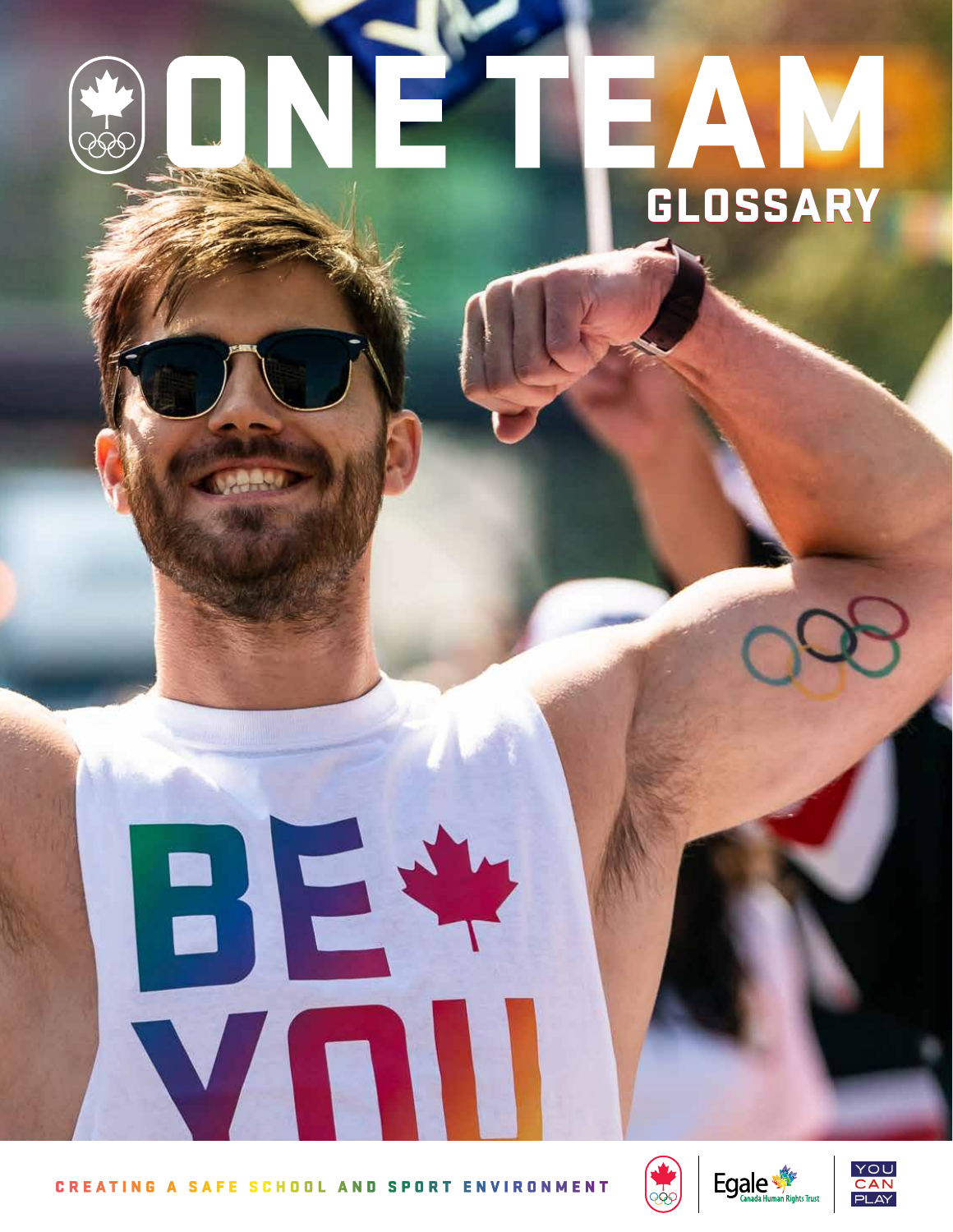# GENERAL TERMS

**Sex/Assigned Sex:** The biological classification of a person as male, female or intersex. Most often, sex is assigned by a medical professional at birth and is based on a visual assessment of external anatomy. Inclusion here of the recognized category of "intersex," frequently overlooked in discussions of sex, serves as a reminder that even at the level of biology, sex is not a binary system.

**Sexual Drientation/Attraction:** A person's potential for emotional, intellectual, spiritual, intimate, romantic or sexual attraction to another person based on that person's sex and/or gender.

**Gender Identity:** A person's internal and individual experience of gender—their internal sense of being a man, woman, both, neither, or another gender entirely. A person's gender may or may not correspond with the sex assigned to them at birth. Since gender identity is internal, one's gender identity is not necessarily visible to others. It is important to remember that gender identity is not the same as assigned sex.

**Gender Expression:** The way a person presents and communicates gender identity to society, through clothing, speech, body language, hairstyle, voice, and/or the emphasis or de-emphasis of bodily characteristics or behaviours and traits used publicly to express one's gender as masculine or feminine or something else. The traits and behaviours associated with masculinity and femininity are culturally specific and change over time. Gender expression is not an indication of sexual orientation. Gender expression is also called gender presentation.

LGBTQ+ Can also be written as LGBTQ+I2S: An acronym for "Lesbian, Gay, Bisexual, Trans, Queer, Questioning, Intersex, Two Spirit." This acronym is often used as an umbrella term to encompass a broad spectrum of identities related to gender and attraction. This acronym takes many forms.

Ally: An ally is someone who believes in the dignity and respect of all people and takes action by supporting and advocating with groups being targeted by social injustice. An ally does not identify as a member of the group they are supporting (e.g., a straight person can act as an ally for gay people and communities; a cisgender lesbian can act as an ally for trans people and communities).

# SEXUAL ORIENTATIONS

**Bisexual (adj):** Being attracted emotionally and sexually to both male-identified and female-identified people. Some bisexual people use this term to express attraction to both their own sex and/or gender, as well as to people of a different sex and/or gender.

**Gay (adj):** Being emotionally and sexually attracted to someone of the same sex and/or gender—gay can include both maleidentified individuals and female-identified individuals, or refer to male-identified individuals only.

Heterosexual [adj]: Being emotionally and sexually attracted to someone of the opposite sex and/or gender. Also referred to as "straight".

Lesbian (adj or n): A female-identified person who is emotionally and sexually attracted to people of the same sex and/or gender.

Asexual: A person who may not experience sexual attraction or who has little or no interest in sexual activity.

**Pansexual:** A person who experiences attraction of people of diverse sexes and/or genders. The term pansexual reflects a desire to recognize the potential for attraction to sexes and/or genders that exist across a spectrum and to challenge the sex/ gender binary.

#### GENDER IDENTITIES

**Cisgender (adj):** Refers to someone whose gender identity corresponds with their birth-assigned sex (e.g., a cisgender male is someone whose gender identity is man and was assigned male sex at birth). A cisgender person's gender identity also corresponds with the social expectations associated with the sex assigned to them at birth.

**Genderqueer (adj):** A person whose gender identity exists outside of the gender binary. A person who identifies as genderqueer may identify as a woman, man, neither, both or may reject gender entirely

**Trans (adj):** A term commonly used to refer to transgender, transsexual and/or gender creative identities and experiences. While it is often used as an umbrella term, some people identify just as trans. People who identify as trans also may identify as genderqueer, agender, bigender, Two Spirit, etc.





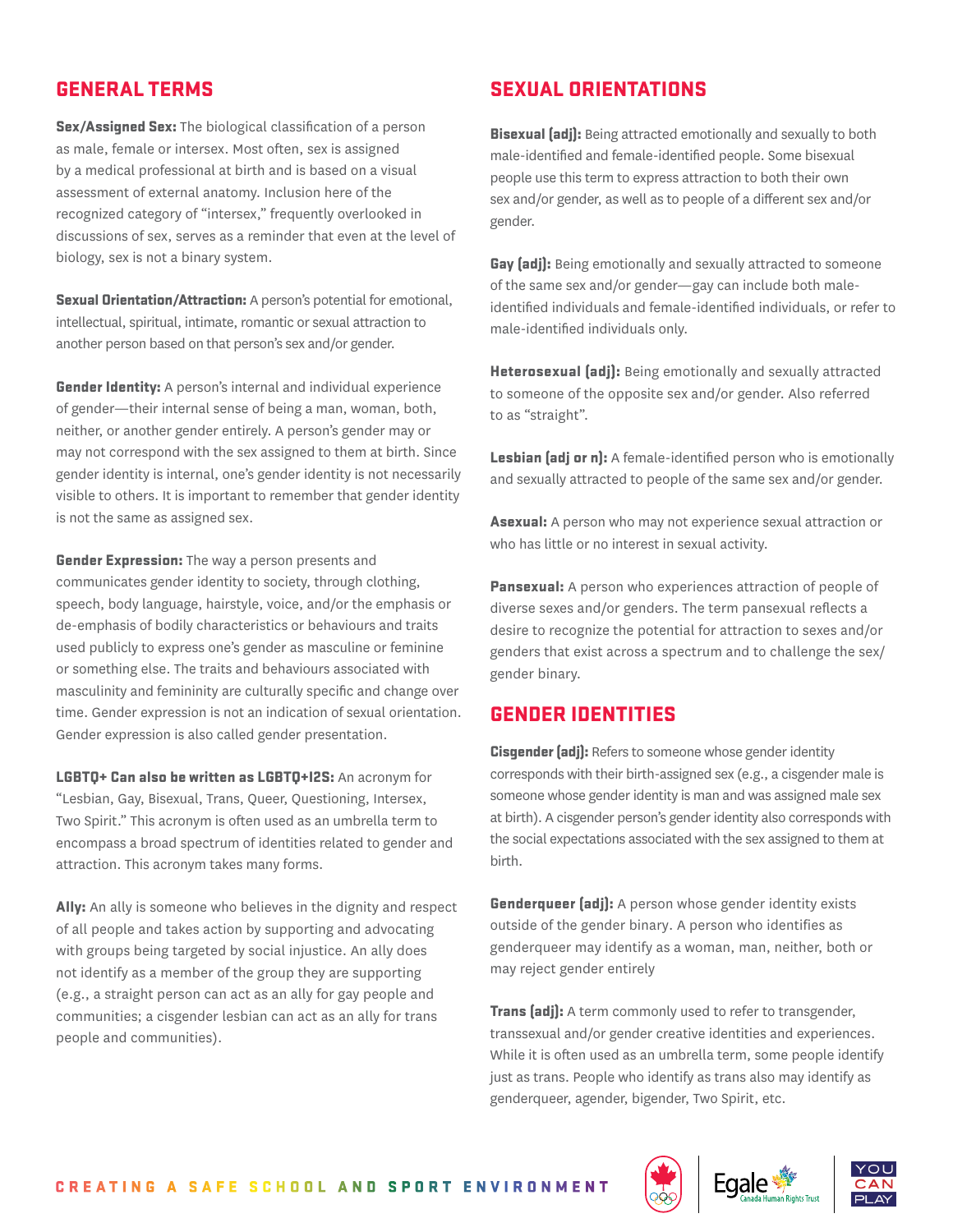## TERMS ASSOCIATED WITH BOTH SEXUAL ORIENTATION/ATTRACTION AND GENDER IDENTITY

Two Spirit (or 2-spirit) (adj): Some Indigenous people choose to identify as Two Spirit rather than, or in addition to, identifying as lesbian, gay, bisexual, trans or queer. Prior to European colonization, Two Spirit people were respected members of their communities and were often accorded special status based upon their unique abilities to understand both male and female perspectives. Two Spirit persons were often the visionaries, healers and medicine people in their communities. The term Two Spirit affirms the interrelatedness of all aspects of identity including gender, sexuality, community, culture and spirituality. It is an English term used to stand in for the many Aboriginal language words for Two Spirit.

**Queer (adj):** A term used by some in LGBTQ+ communities, particularly youth, as a symbol of pride and affirmation of diversity. This term makes space for the expression of a variety of identities outside of rigid categories associate with sex, gender or attraction. It can be used by a community to encompass a broad spectrum of identities related to sex, gender or attraction (as with the acronym LGBTQ+), or by an individual to reflect the interrelatedness of these aspects of their identity. Queer was historically a derogatory term for difference, used in particular to insult homosexuality and LGBTQ+ people. Although sometimes still used as a slut, the term has been reclaimed by many members of LGBTQ+ communities.

**Questioning (adj or v):** An umbrella term that often reflects a process of reconciling three different pieces of information: 1) the feelings one has within oneself about the attraction(s) they experience and/or how they experience gender; 2) the language an individual has available to them to frame those feelings; and 3) the sense a person has of how this will impact their interactions with other people in a social context.

**Gender Creative (adj):** Someone who identifies and expresses their gender in ways that differ from what others may expect. Gender creative individuals are also sometimes referred to as gender nonconforming, gender variant, gender independent, transgender or Two Spirit.

## TERMS ASSOCIATED WITH DISCRIMINATION ON THE BASIS OF GENDER IDENTITY, GENDER EXPRESSION AND SEXUAL ORIENTATION/ATTRACTION

**Biphobia:** Fear and/or hatred of bisexuality, often exhibited by name-calling, bullying, exclusion, prejudice, discrimination or acts of violence—anyone who is bisexual (or assumed to be) can be the target of biphobia. Discrimination, erasure and prejudice against bisexuals are serious problems in straight and LGBTQ+I2S communities alike.

Cisnormativity: A cultural and societal bias, often unconscious, that privileges cisgender identities and gender norms, and ignores or underrepresents trans identities and/or gender diversity by assuming that all people are cisgender and will express their gender in a way that aligns with perceived gender norms.

**Cissexism:** Prejudice and discrimination against trans or gender diverse identities and/or expressions. This includes the presumption that being cisgender is the superior and more desirable gender identity.

**Heteronormativity:** A cultural and societal bias, often unconscious, that privileges heterosexuality, and ignores or underrepresents diversity in attraction and behavior by assuming all people are heterosexual.

**Heterosexism:** Prejudice and discrimination in favour of heterosexuality. This includes the presumption of heterosexuality as the superior and more desirable sexual orientation/attraction.

Homophobia: Fear and/or hatred of homosexuality, often exhibited by name-calling, bullying, exclusion, prejudice, discrimination or acts of violence—anyone who is LGB (or assumed to be) can be the target of homophobia.

Perceived Gender Identity: The assumption that a person is trans, cisgender or genderqueer without knowing what their gender identity actually is. Perceptions about gender identity are often predicated on stereotypes relating to gender expression (e.g., what a trans man "should" look like).